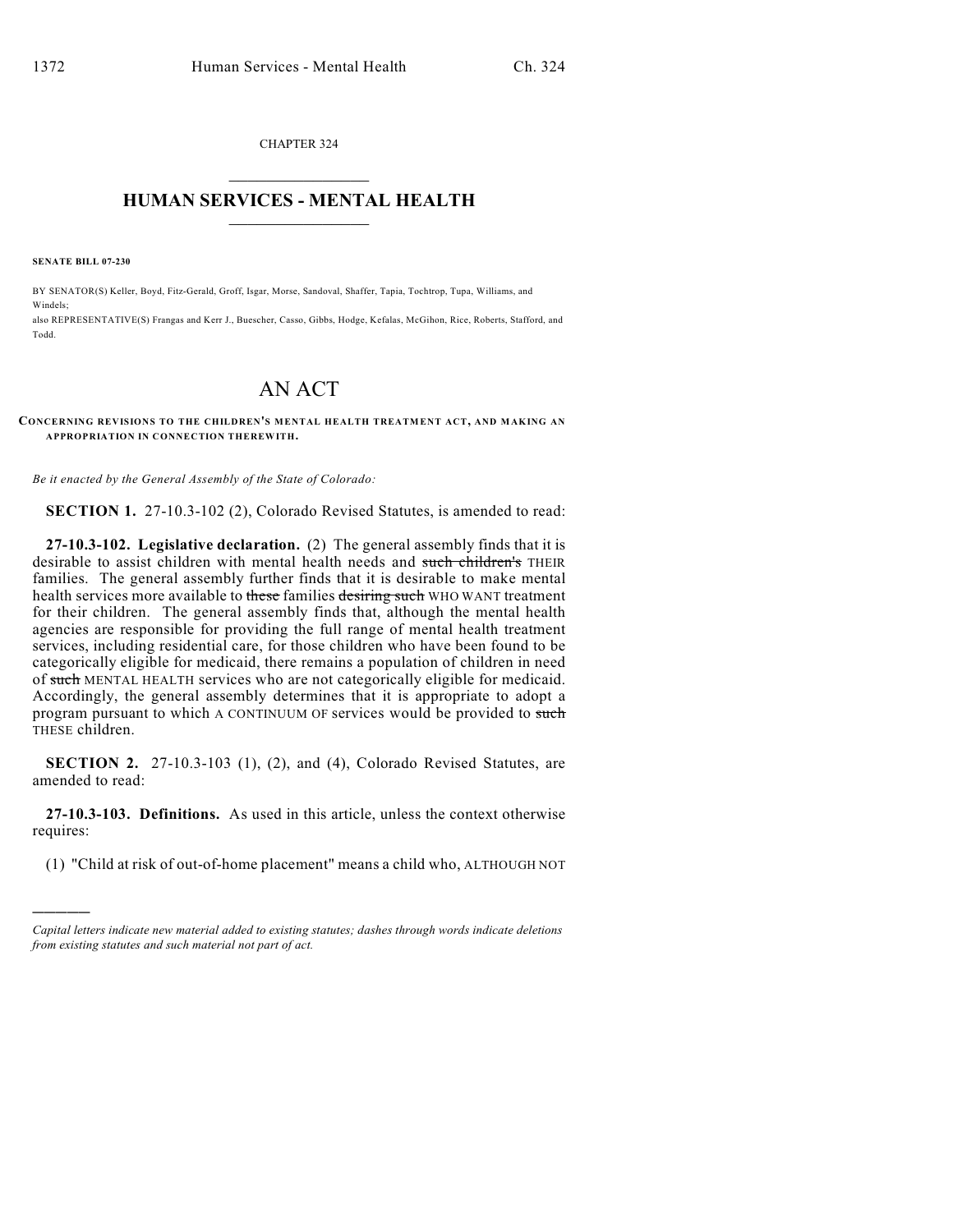OTHERWISE CATEGORICALLY ELIGIBLE FOR MEDICAID, MEETS THE FOLLOWING CRITERIA:

(a) Has been diagnosed as having a mental illness, as defined in section  $27-10-102$  (7) and who 27-10-102 (8.5);

(b) Requires the A level of care THAT IS provided in a residential child care facility pursuant to section 25.5-5-306, C.R.S., and who, although not otherwise categorically eligible for medicaid, is determined to be eligible for social security income and therefore medicaid-eligible because of the child's need for mental health services and for whom it is not appropriate or warranted to file an action in dependency or neglect pursuant to article 3 of title 19, C.R.S. OR THAT IS PROVIDED THROUGH IN-HOME OR COMMUNITY-BASED PROGRAMS AND WHO, WITHOUT SUCH CARE, IS AT RISK OF OUT-OF-HOME PLACEMENT;

(c) IF DETERMINED TO BE IN NEED OF PLACEMENT IN A RESIDENTIAL CHILD CARE FACILITY, IS DETERMINED TO BE ELIGIBLE FOR SUPPLEMENTAL SECURITY INCOME; AND

(d) FOR WHOM IT IS INAPPROPRIATE OR UNWARRANTED TO FILE AN ACTION IN DEPENDENCY OR NEGLECT PURSUANT TO ARTICLE 3 OF TITLE 19, C.R.S.

(2) "Community mental health center" means either a physical facility PLANT or a group of service providers SERVICES under unified administration or otherwise affiliated with one another that provides, at a minimum, AND INCLUDES AT LEAST the following services PROVIDED for the prevention and treatment of mental illness in persons residing in a particular community in or near the facility or group so situated:

- (a) Inpatient services;
- (b) Outpatient services;
- (c) Partial hospitalization;
- (d) Residential treatment;
- (e) Emergency services; and
- (f) Consultative and educational services.

(4) "Mental health agency" means the community mental health center serving children in a particular geographic area or the mental health assessment and services agency BEHAVIORAL HEALTH ORGANIZATION serving children in a particular geographic area who are receiving medicaid.

**SECTION 3.** 27-10.3-104, Colorado Revised Statutes, is amended to read:

**27-10.3-104. Provision of mental health treatment services for youth.** (1) (a) A parent or guardian may apply to a mental health agency on behalf of his or her minor child for mental health treatment services for the child pursuant to this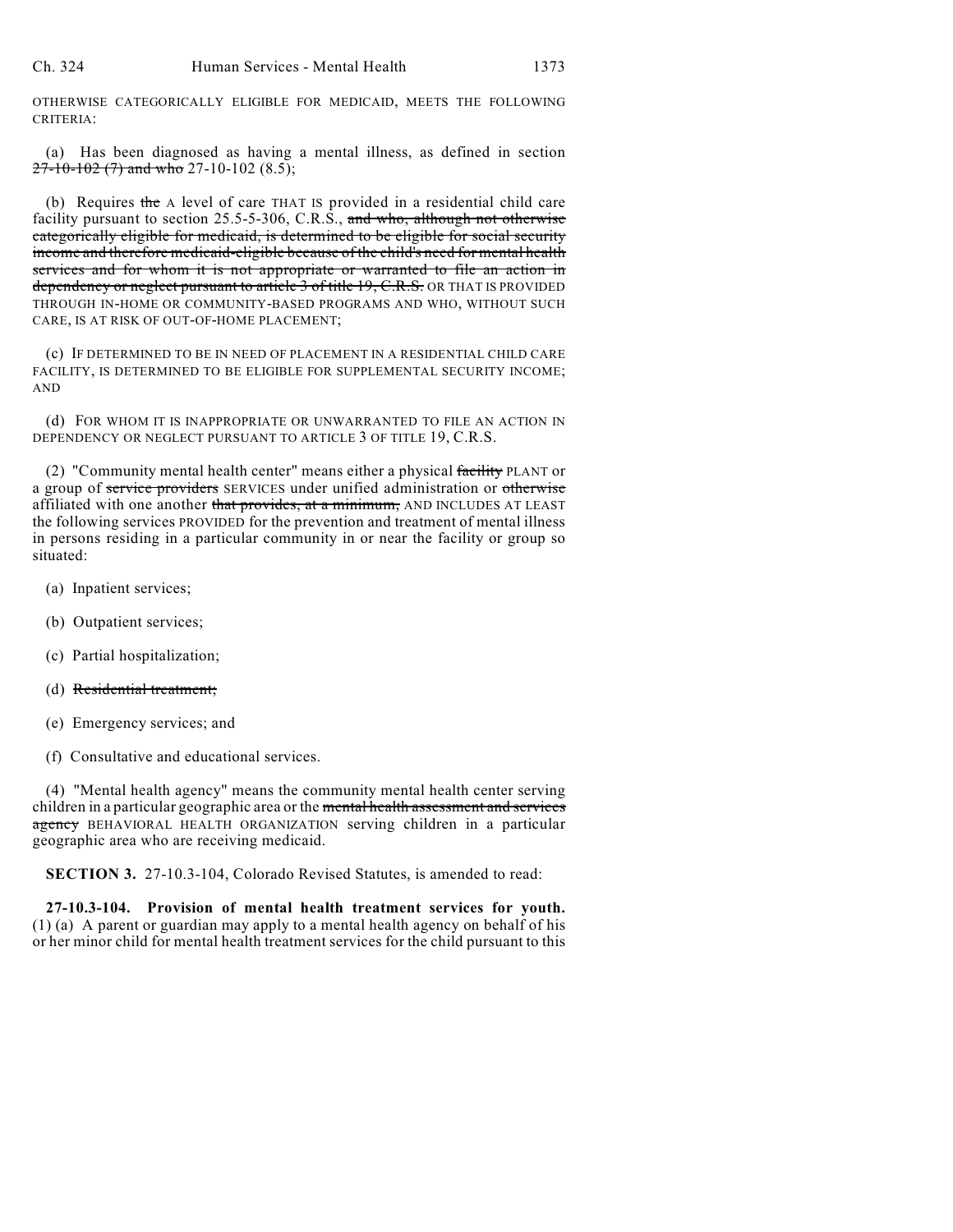section, whether the child is categorically eligible for medicaid under the capitated mental health system described in section 25.5-5-411, C.R.S., or whether the parent believes his or her child is a child at risk of out-of-home placement. as defined in section  $27-10.3-103$  (1). In such circumstances, it shall be the responsibility of the mental health agency to evaluate the child and to clinically assess the child's need for mental health services and, when warranted, to provide treatment services as may be necessary and in the best interests of the child and the child's family. Subject to available state appropriations, the mental health agency shall be responsible for providing THE PROVISION OF the treatment services AND CARE MANAGEMENT, including any in-home family mental health treatment, other family preservation services, residential treatment, or any post-residential follow-up services that may be appropriate for the child's or family's needs. FOR THE PURPOSES OF THIS SECTION, THE TERM "CARE MANAGEMENT" INCLUDES, BUT IS NOT LIMITED TO, CONSIDERATION OF THE CONTINUITY OF CARE AND ARRAY OF SERVICES NECESSARY FOR APPROPRIATELY TREATING THE CHILD AND THE DECISION-MAKING AUTHORITY REGARDING A CHILD'S PLACEMENT IN AND DISCHARGE FROM MENTAL HEALTH SERVICES. A dependency or neglect action pursuant to article 3 of title 19, C.R.S., shall not be required in order to allow a family access to residential mental health treatment services for a child.

(b) At the time of the assessment by the mental health agency, if residential services are denied, OR AT THE TIME WHEN THE MENTAL HEALTH AGENCY HAS RECOMMENDED THAT THE CHILD BE DISCHARGED FROM SERVICES, the mental health agency shall advise the family, both orally and in writing, of the appeal process available to them. The mental health agency shall have two working days within which to complete any internal appeal process. should the mental health agency deny requested residential services. Within five working days after the mental health agency's final denial OR RECOMMENDATION FOR DISCHARGE, a parent or guardian may request an objective third party at the state department who is a professional person, as that term is defined in section 27-10-102 (11), to review the action of the mental health agency. Such THE review shall occur within three working days of the parent's or guardian's request.

(2) In assessing the minor child, If AT ANY TIME the mental health agency determines pursuant to section 19-3-304, C.R.S., that there is reasonable cause to know or suspect that a child has been subjected to abuse or neglect, then the mental health agency shall immediately contact the appropriate county department. Within ten days after the referral to the county department, the mental health agency shall meet with the county department and the family. Upon referral to the county department, the county department shall proceed with an assessment to determine whether there is a sufficient basis to believe that physical or sexual abuse or neglect or some other form of abuse or neglect of a child's physical well-being has occurred warranting a dependency or neglect action.

**SECTION 4.** 27-10.3-105 (1), Colorado Revised Statutes, is amended to read:

**27-10.3-105. Monitoring - report.** (1) On or before September 1, 2004, and by September 1 of each year thereafter, each mental health agency shall report to the state department the following information:

(a) The number of children, both those children who are categorically eligible for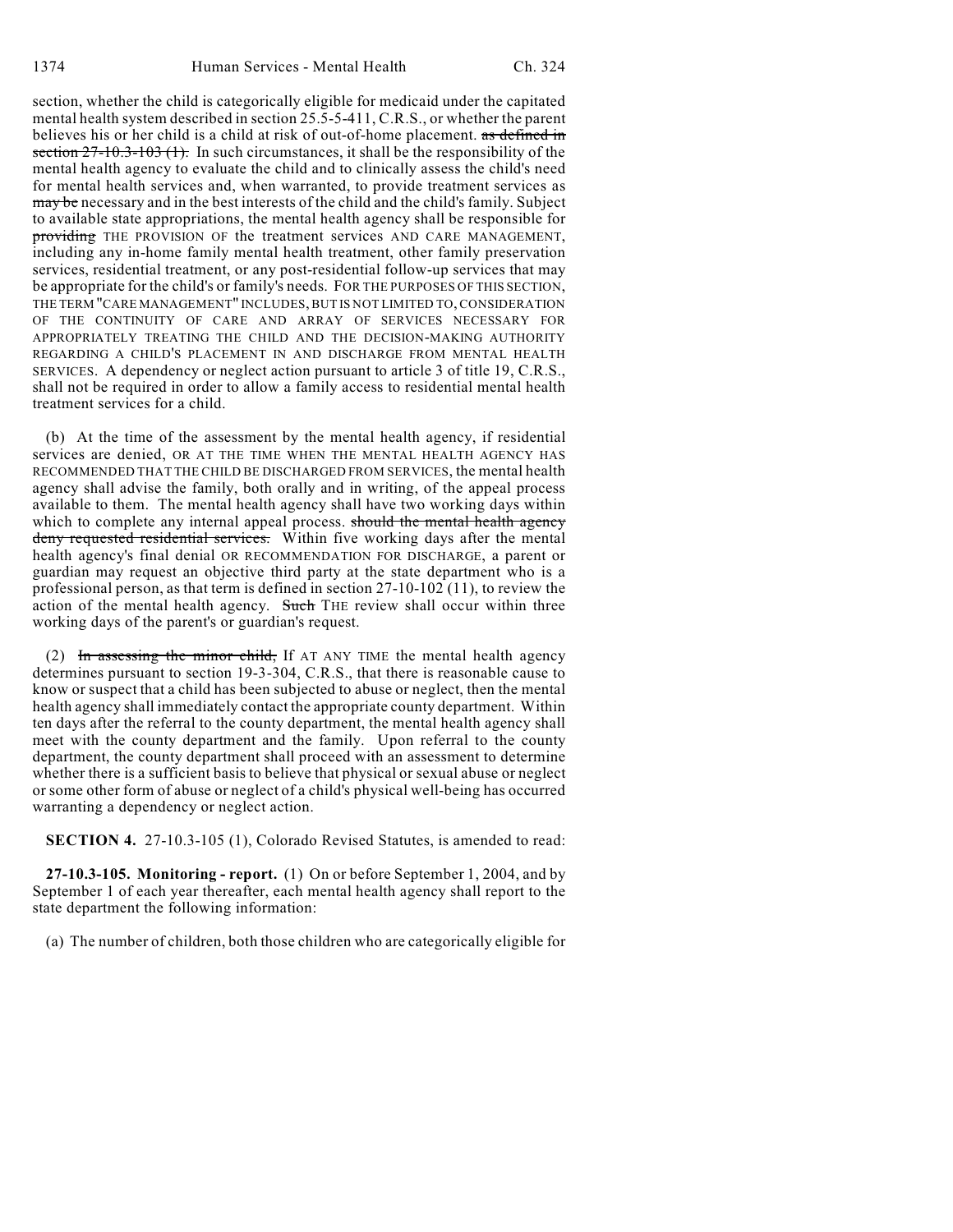medicaid under the capitated mental health system described in section 25.5-5-411, C.R.S., and those children who are at risk of out-of-home placement, as defined in section  $27-10.3-103$  (1), to whom the following services were provided:

(I) AN ASSESSMENT PURSUANT TO SECTION 27-10.3-104 (1) (a);

 $(H)$  (II) In-home family mental health treatment;

(III) COMMUNITY-BASED TREATMENT, INCLUDING BUT NOT LIMITED TO THERAPEUTIC FOSTER CARE SERVICES;

 $(H)$  (IV) Family preservation services;

 $(HH)$  (V) Residential treatment; and

 $(HV)$  (VI) Post-residential follow-up services.

(b) The number of children, both those children who are categorically eligible for medicaid under the capitated mental health system described in section 25.5-5-411, C.R.S., and those children who are at risk of out-of-home placement, as defined in section  $27-10.3-103$  (1), referred to the county department for a dependency or neglect investigation pursuant to section 27-10.3-104 (2), and the reasons therefor;

(c) THE NUMBER OF CHILDREN FOR WHOM EITHER:

(I) AN ASSESSMENT WAS REQUESTED BUT NOT PERFORMED, AND THE REASONS THAT THE ASSESSMENT WAS NOT PERFORMED; OR

(II) AN ASSESSMENT WAS PERFORMED BUT THE MENTAL HEALTH AGENCY DID NOT PROVIDE SERVICES UNDER THIS ARTICLE, AND THE REASONS THAT SERVICES WERE NOT PROVIDED, INCLUDING WHETHER THE FAMILY REFUSED THE SERVICES OFFERED;

 $(e)$  (d) The costs associated with the provision of the mental health treatment services;

 $(d)$  (e) The profiles of the children and families served;

(f) THE OUTCOMES OF TREATMENT FOR THE CHILDREN SERVED, AS DETERMINED BY THE STATE DEPARTMENT IN CONSULTATION WITH MENTAL HEALTH AGENCIES, SERVICE PROVIDERS, AND FAMILIES;

 $(e)$  (g) If residential services were provided, the length of stay; and

 $(f)$  (h) The aggregate number of complaints submitted pursuant to the dispute resolution process described in section 27-10.3-107, the nature of the complaints, and the general disposition of such THE cases.

**SECTION 5.** 27-10.3-106 (1) and (3), Colorado Revised Statutes, are amended to read:

**27-10.3-106. Funding - rules.** (1) In order to make mental health treatment